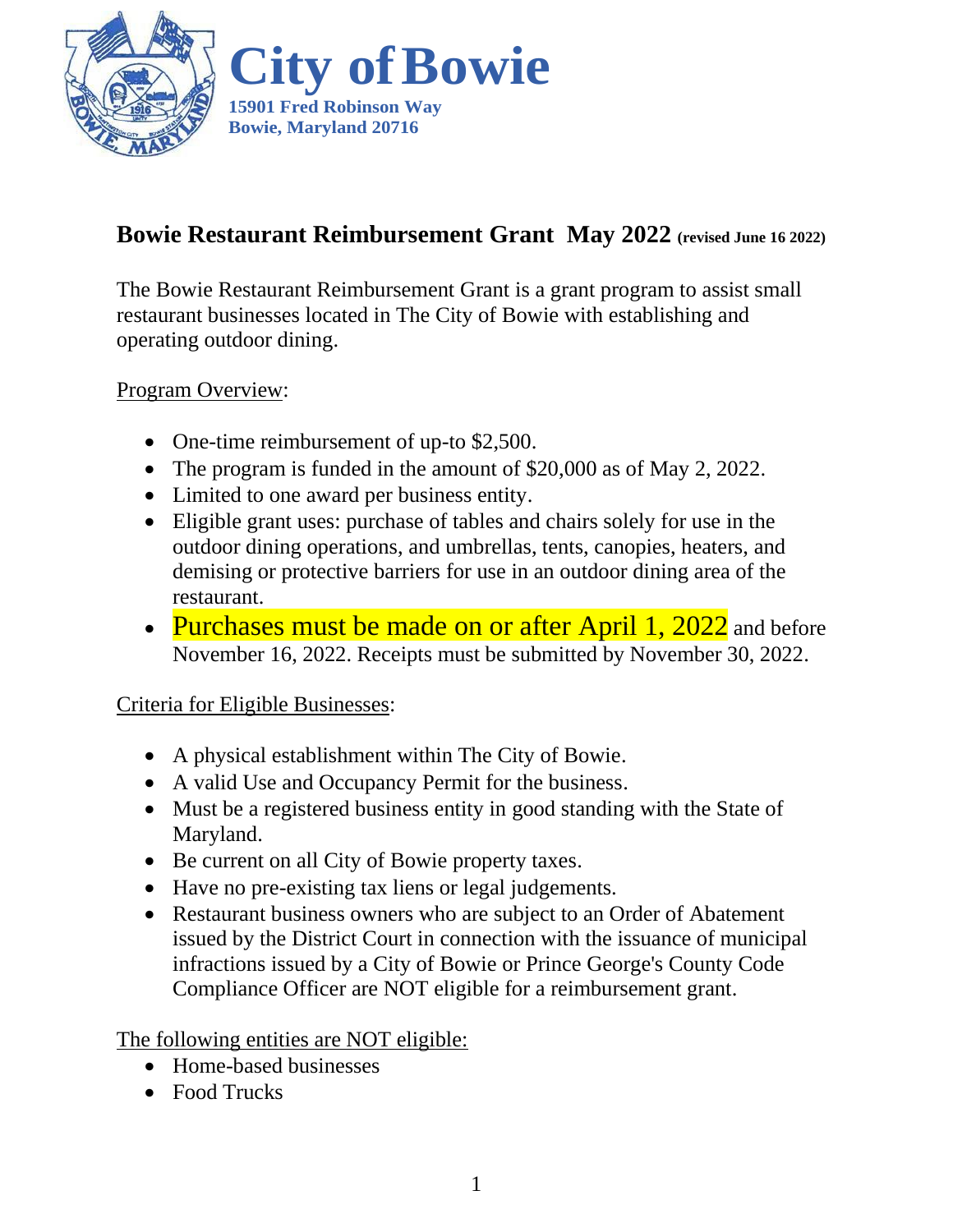- Churches
- Non-profit organizations
- Banks & financial institutions
- Investment real-estate entities
- Government agencies

### Application and Review:

- Applications will be accepted starting at 7:30 AM Wednesday May 18, 2022 and will be processed on a first come, first serve basis through the date when all the available grant money has been committed or 2:00 PM Monday July 18, 2022, whichever date comes first.
- Applications may be submitted by email or FAX.
- Applications will be reviewed by the City.
- The grant award will be made by a letter agreement with the applicant.

### Payment Information:

• Awardees will be required to produce receipts and provide an explanation about what item or items each receipt is for.

## **Questions?**

Contact the Economic Development Office by email at [jhking@cityofbowie.org](mailto:jhking@cityofbowie.org) for additional information.